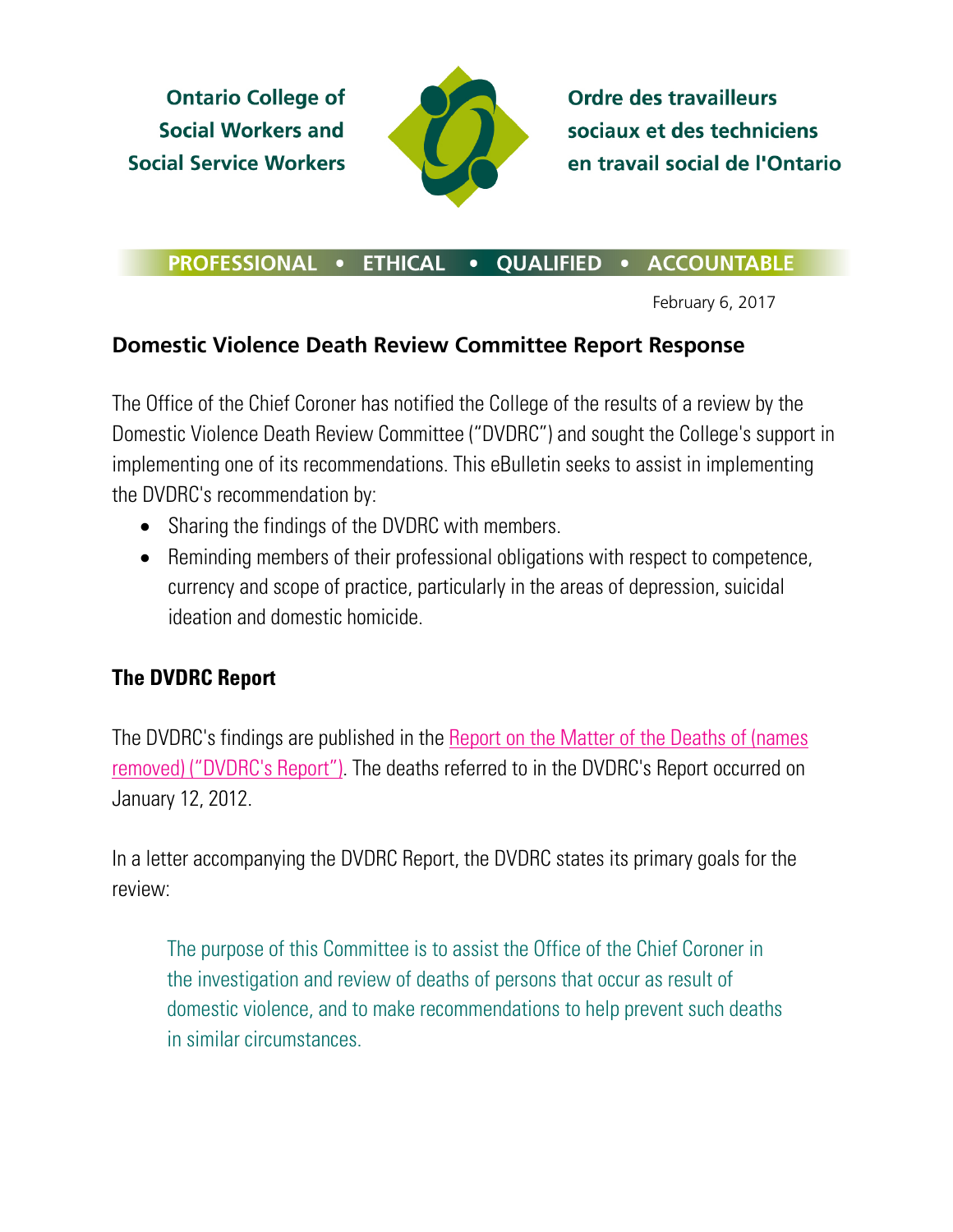By conducting a thorough and detailed examination and analysis of facts within individual cases, the DVDRC strives to develop a comprehensive understanding of why domestic homicides occur and how they might be prevented. Information considered within this examination includes the history, circumstances and conduct of the abusers/perpetrators, the victims and their respective families. Community and systemic responses are examined to determine primary risk factors and to identify possible points of intervention that could assist in the prevention of similar deaths in the future.

Recommendation #3 of the DVDRC Report is directed at a number of regulatory colleges and associations, specifically, the College of Physicians and Surgeons of Ontario, the Ontario College of Social Workers and Social Service Workers, the College of Psychologists of Ontario, the College of Nurses of Ontario, and the Ontario Association for Marriage and Family Therapy. This recommendation suggests:

Professional Colleges for these professional groups should share information on the links between depression, suicidal ideation and domestic homicide.

## **Members' Professional Obligations**

In keeping with this recommendation, the College is providing the DVDRC's Report to all members. Members are reminded of their obligation, in accordance with *The Code of Ethics* [and Standards of Practice Handbook, Second Edition, 2008,](http://www.ocswssw.org/wp-content/uploads/2015/05/Code-of-Ethics-and-Standards-of-Practice-May-2015.pdf) to provide services only within the boundaries of their competence. Principle II: Competence and Integrity, Interpretation 2.1.1 states:

College members are responsible for being aware of the extent and parameters of their competence and their professional scope of practice and limit their practice accordingly. When a client's needs fall outside the College member's usual area of practice, the member informs the client of the option to be referred to another professional. If, however, the client wishes to continue the professional relationship with the College member and have the member provide the service, the member may do so provided that: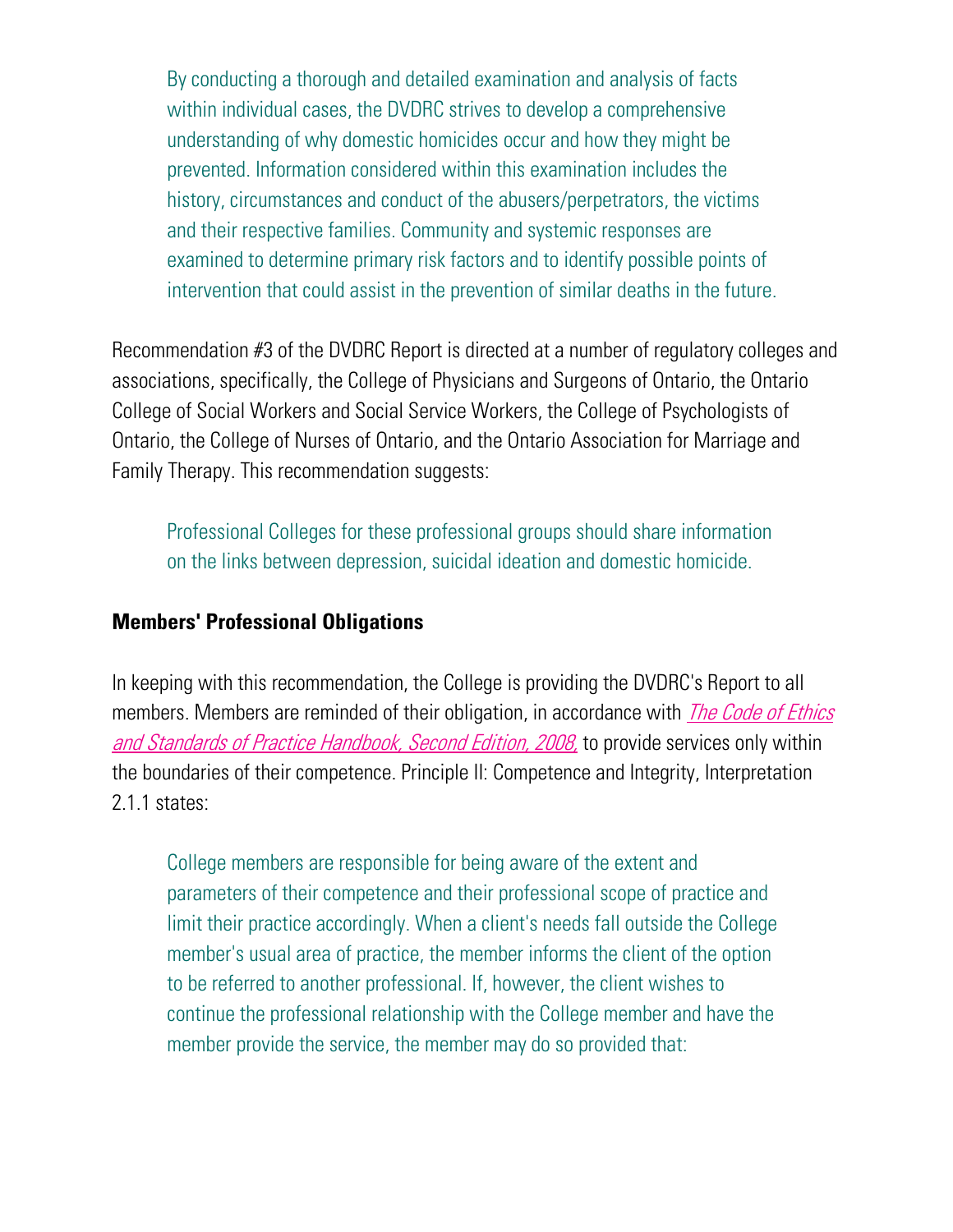(i) he or she ensures that the services he or she provides are competently provided by seeking additional supervision, consultation and/or education and (ii) the services are not beyond the member's professional scope of practice.

The Standards of Practice also require members to ensure ongoing maintenance of competence and continuing professional development in the areas in which they provide services. This can be achieved by:

- Participating in ongoing continuing education and the Continuing Competence Program (CCP) in order to remain current with emerging practice knowledge.
- Maintaining current knowledge of policies, legislation, community programs and issues related to practice.
- Ensuring professional recommendations or opinions are based on current, credible sources and evidence.
- Engaging in the process of self-review and evaluation of practice, and seeking consultation when required.

**All** areas of social work and social service work practice require a comprehensive knowledge base, effective and professional use of self, and mastery of specific skills. Members' knowledge and self-awareness are critical to ethical and professional practice. When assessing their competence, members should:

- Consider their levels of education, training, and experience.
- Explore practice challenges within the context of supervision.
- Participate in the CCP.
- Use the CCP to focus on the skills and knowledge required for new activities or areas of practice.

Members working in the areas addressed by the DVDRC Report should ensure that they are current with respect to relevant and recent information related to the links between depression, suicidal ideation and domestic homicide, and the assessment of risk in these domains.

For more information: